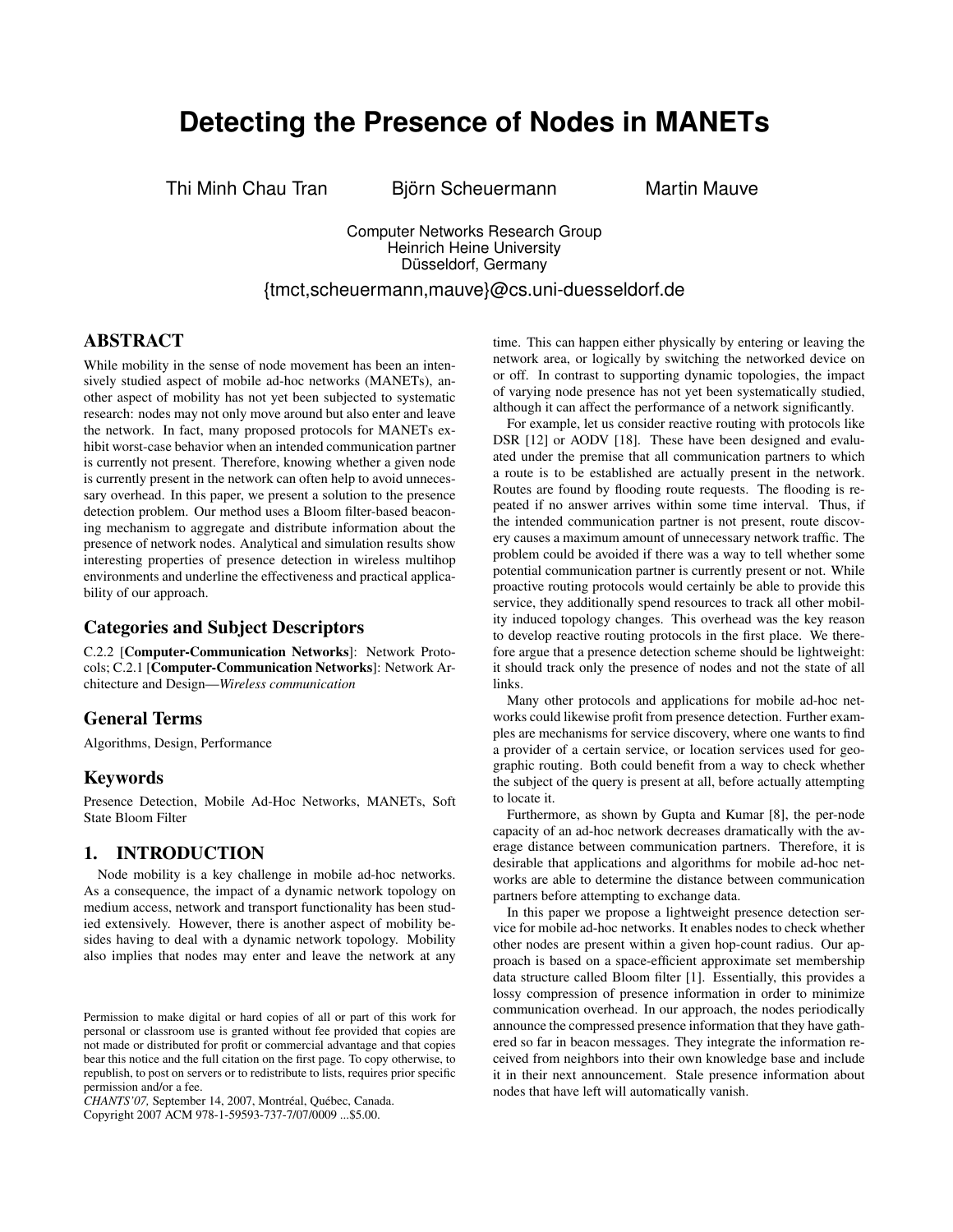The cost of aggregating presence information is a small number of so-called false positives, where nodes are wrongly considered to be present. This is not critical for typical applications of a presence detection service. When such a service is used, for instance, to avoid unnecessary route discoveries with reactive routing, the cost of a false positive is an unnecessary discovery attempt. This is exactly what happens without presence detection. Thus, in the rare error case, the system behaves like one without presence detection.

This paper has two major contributions. First, it points out the problem of lightweight presence detection as an important open research problem in the context of MANETs. Furthermore, it describes a solution to the problem and analyzes its performance.

The remainder of the paper is structured as follows. In Section [2,](#page-1-0) we summarize related work. Section [3](#page-1-1) presents the algorithm we propose for lightweight presence detection. Section [4](#page-3-0) evaluates our approach both analytically and by means of ns-2 simulations. In Section [5,](#page-5-0) we discuss an application of our approach for avoiding unnecessary overhead in reactive MANET routing and present corresponding simulation results. Finally, the paper is concluded by a summary and an outlook on future work in Section [6.](#page-6-0)

# <span id="page-1-0"></span>2. RELATED WORK

Although detecting the presence of nodes is a largely unexplored field, not only in the context of MANETs, there are a number of research directions that deal more or less directly with the presence of nodes in wireless networks.

Routing protocols for mobile ad-hoc networks are able to determine the presence status of a node. However, reactive protocols like AODV [18] or DSR [12] induce very high, unnecessary network traffic in the case of a route discovery to a non-present destination. Thus, they might actually benefit from an additional presence detection service. In contrast, proactive routing protocols like OLSR [11] can determine the presence of a node. However, as stated in the introduction this comes at the cost of tracking the complete network topology, too. This is ony viable if a proactive routing protocol can be efficiently employed in a given environment.

Close relatives to presence detection are location services for geographic routing. Examples are homezone-based systems [7,20], the grid location service (GLS) [16], and the hierarchical location service (HLS) [13]. However, a location service provides significantly more information about a node than just telling whether it is present or not, namely its current position. Therefore, the cost to keep it up-to-date and to lookup in such a service is much higher. Like reactive routing, most location services exhibit their worstcase behavior in terms of effort in the case of a request for information about a non-present node.

Some systems for presence detection in wireless systems have been successful applications on their own, for example the Lovegety [10]. A number research projects deal with the exchange of presence information via single-hop wireless communication, with or without infrastructure. Examples are [4,9,21]. But none of these systems considers presence detection over multiple wireless hops.

Finally, [15] presents a design for an instant messaging system for sparse mobile ad-hoc networks called SPEED. Instead of the presence of nodes, the authors consider the dissemination of presence states of users, such as "available", "busy", or "do not disturb", with the assumption that users' devices stay in the network even if a user is "non-present". SPEED distributes user presence information via periodical announcements and requests, both of which are flooded in the network. This design is well-suited for an instant messaging service. However, for our purposes a much more lightweight solution is necessary. Interestingly, like many of the previously discussed protocols, SPEED generates significant overhead in the case of users whose devices are not present in the network. Therefore, it might in fact profit from additional node presence detection in such cases.

# <span id="page-1-1"></span>3. SCALABLE PRESENCE DETECTION

We assume that each node has some static, unique ID. This could, for example, be a MAC- or statically assigned IP address.

The most naive approach for a presence detection mechanism would be simply distributing a list of all available node IDs throughout the network. This could be done, e. g., by transmitting the IDs of the nodes via beacon messages. The obvious problem of this approach is that the amount of information distributed to each node would increase linearly with the number of nodes in the network. This is not appropriate for a lightweight service.

In order to avoid this problem, we propose to aggregate presence information. Generally, aggregation can be lossy or lossless. Lossless aggregation is efficient if there is some structure in the entries to be aggregated. For instance, IP routing table entries can be efficiently aggregated without losses, because the addresses are organized hierarchically. For nodes present in a MANET, such a structure is typically not given. Thus, we propose to use a lossy aggregation scheme.

When performing lossy aggregation of presence information, two types of errors may occur. Either a node may be reported as being present while it is not, or it may be reported as being absent while it is in fact present. The former situation is called a false positive, the latter a false negative. Given the application of presence detection in mobile ad-hoc networks, a false negative would "hide" an actually present target node, which is generally not acceptable. A low rate of false positives, on the other hand, is often quite tolerable: in the rare case of a false positive, the applications would simply behave as if there was no presence detection service active, e. g., a routing protocol would attempt to set up a route to a node not present in the network. The actual absence of the node, and thus the occurence of a false positive will become clear if communicating with the node fails. Therefore, for presence detection a scalable data structure that supports lossy aggregation of presence information without introducing false negatives is needed. Bloom filters are such a data structure.

#### 3.1 The Bloom Filter

A Bloom filter [1] is a data structure that represents a set  $S =$  ${s_1, s_2,..., s_n}$  of *n* elements to support membership queries. It is described by an array *a* of *m* bits, which are initially set to 0. *k* independent hash functions  $h_1, \ldots, h_k$  are used, each maps every possible item in the set to a uniformly distributed value in the range  $\{1,\ldots,m\}$ . There are two basic operations that can be performed on a Bloom filter. New elements can be added, and the presence of an element can be queried.

To add a new element *s*, which is a node ID in our specific case, the bits at positions  $h_1(s), h_2(s), \ldots, h_k(s)$  in *a* are set to 1. In order to determine the presence of some node  $x$ , the bits at these positions are checked. If any of these is 0, then it is certain that *x* is not in *S*. Otherwise, it can be assumed that *x* is in *S* with some remaining probability of a false positive that occurs when an element is actually not in the set, but all respective bit positions have been set to 1 by adding other elements.

The union of two Bloom filters is calculated by a bit-wise OR operation. Hence, to dissemminate presence information, nodes may periodically send beacons containing a Bloom filter of the node IDs they know are present. Upon receiving such a beacon, they can merge the received information with what they already know.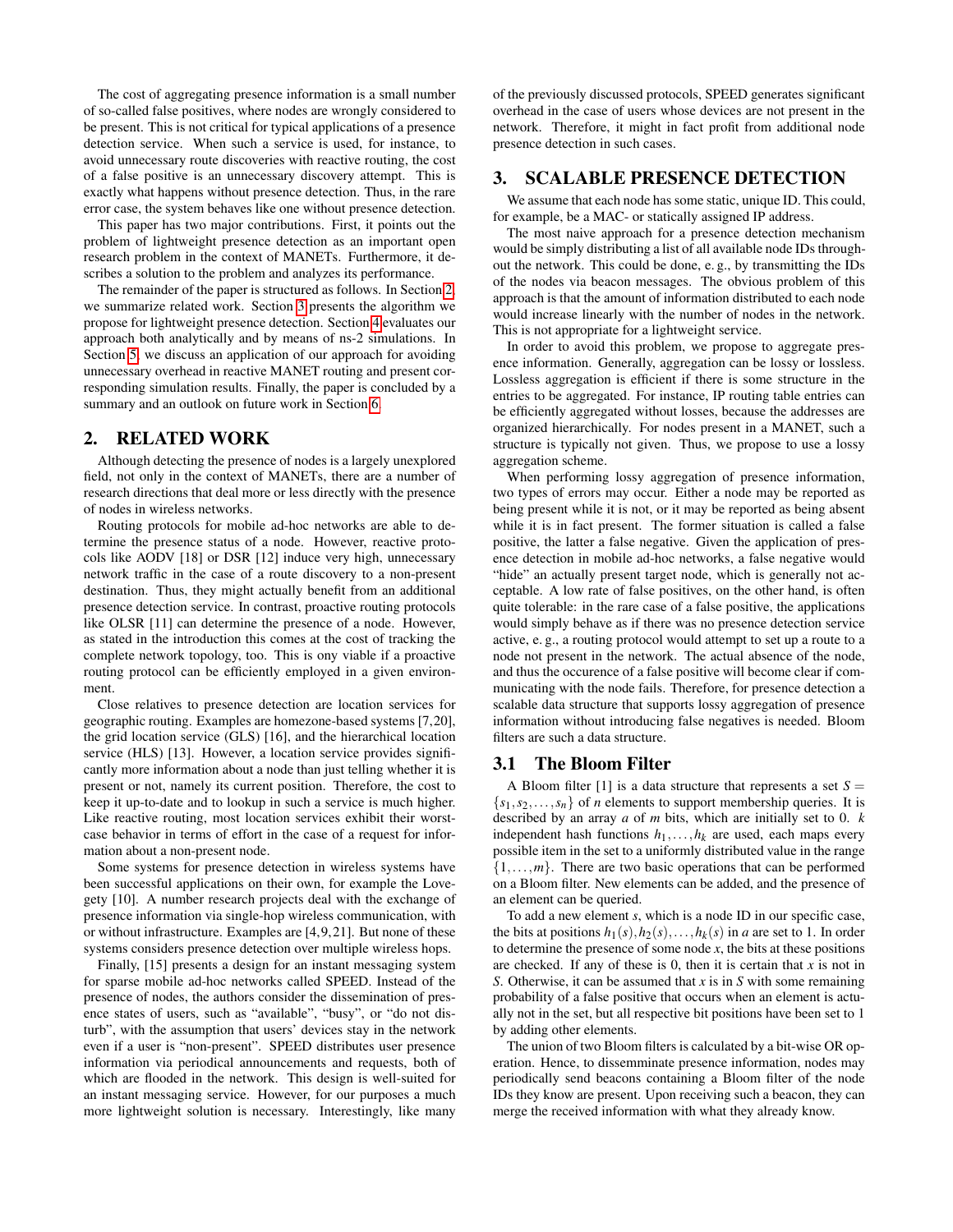However, in a presence detection system the removal of no longer present nodes is also necessary. The standard Bloom filter has the central drawback that there is no method to delete a value once it has been added. Since it is entirely possible that a given bit position has been set to 1 during the addition of more than one element, simply deleting all bit positions that refer to the element that should be removed is not an option.

# 3.2 Presence Detection

If we ignore the specifics of Bloom filters for a moment, there are two alternative approaches to remove the presence of a node from an aggregate. The first is to remove it explicitly when the node leaves the network. This is called a hard state approach. Alternatively, the presence information for each node can decay over time and has to be refreshed periodically in order to remain in the aggregate. Using this technique yields a so-called soft state approach.

There are extensions of Bloom filters (e. g., the counting Bloom filter in [5]) that enable explicit removal of items. Those could be used as a basis of a hard state approach. However, a hard state approach faces two major challenges when used for presence detection in MANETs. First, it must be guaranteed that the event of a node leaving the network actually triggers the removal. Second, the information on this event needs to be distributed in the network. Both problems are very hard to solve in the given decentralized environment. We therefore use a soft state approach. This requires an extension of Bloom filters that enables decay and refresh operations.

#### *Soft state Bloom filters*

In order to support these, we modify the Bloom filter used in the aggregates. Each entry now consists of *l* bits instead of one, where *l* is typically small, e.g.,  $l = 3$  or  $l = 4$ . Each of these *l*-bit words stores a counter. These counter values can be interpreted as the "age" of the respective Bloom filter entry. A node initializes all counters with the maximum value  $2<sup>l</sup> - 1$ . This maximum value indicates that the position of the Bloom filter is not set, it is equivalent to setting a bit position to 0 in the standard Bloom filter. Periodically, just before a beacon is sent, a node applies the hash functions to its own ID. It sets all counters at the resulting positions to 0. All other counters that are not already at the maximum value are incremented by one. Thus, each node continuously announces its own presence with the age of 0 and ages all other presence information by 1 each interval.

The aging of the information means that entries of leaving nodes will eventually die out. Hence, it provides the removal of nodes from the Bloom filter if they are no longer present. As already discussed, it is also desirable to be able to put a limit on the distance to a target node for it to be considered present. Applications can thereby take the expected communication effort into account, respecting the inherent capacity limits of wireless multihop networking. More formally, this can be stated as: node *x* is regarded as present by some other node *u* if and only if the length of the shortest hop-count path from *u* to *x* does not exceed some threshold  $T_u$ . Thus, *x* should be regarded as non-present by *u* if either *x* is not at all in the network or it is too far away. Since the entries in our scheme age with every hop over which the information is propagated, their value—as a side effect—also provides an indication of the distance to sought-after nodes.

Our Bloom filter modification bears certain similarities to some of the many Bloom filter variants that have been discussed in the literature. For example in the routing context, in [19] and [6] schemes are discussed which use a set of Bloom filters: there is one Bloom filter for each hop distance, containing the information on all nodes at that distance. In [14], a scheme for service discovery is proposed that stores the minimum distance to a service using Bloom filters. The Time-Decaying Bloom Filter (TDBF) as introduced in [2, 3] is used to continuously analyze a data stream like, e. g., web page hits. Like in counting Bloom filters [5], but unlike in our approach, the *number of occurrences* of an item is stored in counters at each bit position. TDBF then reduces the contribution of less recent occurrences by periodically decaying all counters. However, to the very best of our knowledge no previously existing Bloom filter variant provides a solution for the the central problem tackled by our soft state Bloom filters: the removal of elements in a Bloom filter if they are no longer refreshed.

#### *Aggregate structure*

We define the structure of an aggregate as follows. It consists of *m l*-bit entries  $a_1, a_2, \ldots, a_m$ , each of which is interpreted as an integer in the range  $0, \ldots, 2^l - 1$ . *a*<sub>*i*</sub> represents the age of the Bloom filter's "bit" *i*. Initially, all the  $a_i$  are set to  $2^l - 1$ .

*l* needs to be chosen large enough to account for the maximum of all nodes' distance thresholds. Thus, if *N* is the set of nodes,

$$
l > \max_{u \in N} \lceil \log_2 T_u \rceil. \tag{1}
$$

Each node  $u$  can select and change its  $T_u$  at will, but  $l$  is fixed and constant for the whole network.

#### *Timeout and refresh*

To accommodate the new aggregate structure, the operations on the Bloom filter are modified accordingly. The most central one is the timeout and refresh operation. Each node performs it periodically. It consists of three steps:

- 1. Increment each *ai* by one, if it is not already at the limit of  $2^l - 1$ .
- 2. Refresh the information about the node's own presence, by setting  $a_{h_i(ID)} = 0$  for all  $j = 1, ..., k$ , where *ID* is the ID of the local node.
- 3. Broadcast the updated aggregate to the neighbors.

This algorithm results in each position eventually reaching the maximal value when it is no longer refreshed by some node. Therefore, a no longer present node will vanish from the aggregate.

#### *Merge operation*

When a node receives a beacon message, the information is merged into the local aggregate. Instead of the bit-wise OR for standard Bloom filters, we use a position-wise minimum operation, i. e., we set each Bloom filter position to the minimum of local and received ages.

#### *Query operation*

In order to determine whether some other node  $x$  is present, a node *u* checks its local aggregate at positions  $h_1(x), h_2(x), \ldots, h_k(x)$ . Let

$$
t := 1 + \max_{1 \le i \le k} a_{h_i(x)}.
$$
 (2)

If  $t = 2^l$ , we conclude that *x* is not present. Otherwise, we say that it is seen at a distance of *t* hops from *u*, with some probability of a false positive. Depending on the choice of the threshold  $T_u$ , *u* considers *x* as present or not accordingly. We will soon see that this "seen distance" is in fact very close to the real minimum hop distance.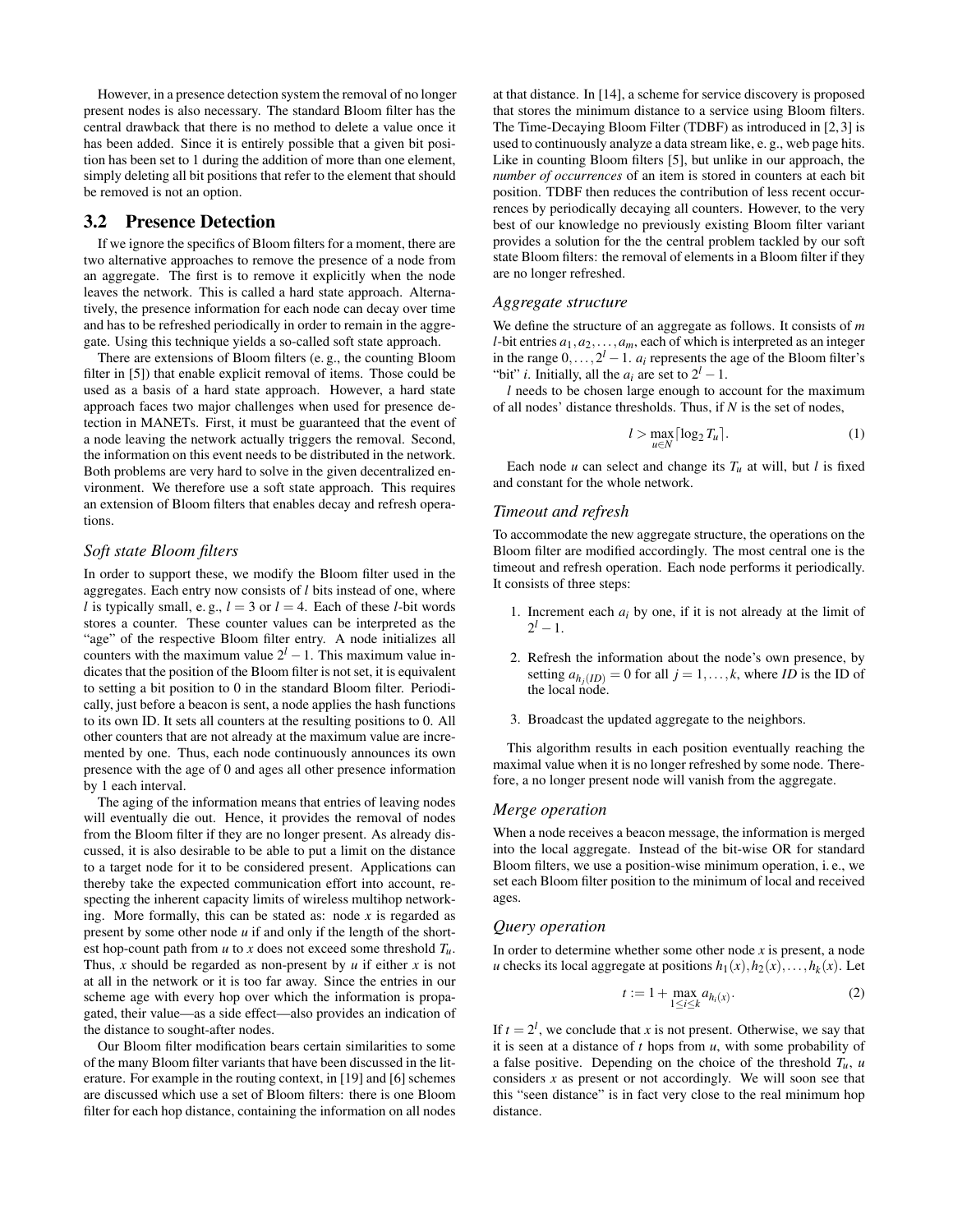

<span id="page-3-1"></span>Figure 1: A soft-state Bloom filter.

Figure [1](#page-3-1) shows the entries corresponding to some sought-after node *x*. The age of the information about *x* is four, which means that *x* is seen at a distance of five hops. For instance, if  $T_u = 10$  then *x* is said to be present. If  $T_u = 3$  the node is said to be not present, as the distance at which *x* is seen exceeds the value of  $T_u$ .

## <span id="page-3-0"></span>4. EVALUATION

In the previous section, we introduced an algorithm to disseminate presence information and to reliably remove no longer present nodes with a soft state approach. In this section, we assess the performance and suitability of the proposed scheme. In particular, we concentrate on three aspects: the reliability of the scheme in terms of the false positive rate, oscillations of the seen distance, and the effect of node mobility.

#### 4.1 False Positive Rate

For a practical application of presence detection, it is desirable to know the false positive rate: what is the probability of considering a non-present node to be present?

A false positive occurs when the bit positions corresponding to the sought-after node are all set by other added elements. In standard Bloom filters, the probability that a false positive occurs depends on three factors: the number of bit positions in the filter *m*, the number of hash functions *k*, and the number of elements *n* that are present in the set. The probability that a bit position is still zero after *n* elements with *k* bit positions each have been added is  $(1-1/m)^{kn}$ . Thus, the probability that all *k* bit positions of the sought-after node are one can be calculated as

$$
\left(1 - \left(1 - \frac{1}{m}\right)^{kn}\right)^k \approx \left(1 - e^{-kn/m}\right)^k. \tag{3}
$$

So, if standard Bloom filters were used, the false positive rate would depend on the total number of nodes in the network. For our modified Bloom filter with decaying of information and counters at each filter position, however, the situation is slightly more complicated—and significantly better.

Consider a node *x* that is regarded as present by *u* based on the local aggregate. As stated earlier, the maximum age at *x*'s entries in the Bloom filter plus one is the distance in hops at which  $x$  is seen. Let this number like before be denoted by *t*. If *x* is actually not present *at this distance*, all of *x*'s entries must have been set by other nodes. All these nodes must be at distance *t* hops or less. Let  $n(t)$  denote the number of nodes within this maximum distance. Then, the probability that a non-present node is considered present at a distance of less than or equal to *t* is

<span id="page-3-2"></span>
$$
P_{\text{fp}}(m,k,t,\rho) = \left(1 - \left(1 - \frac{1}{m}\right)^{kn(t)}\right)^k \approx \left(1 - e^{-\frac{kn(t)}{m}}\right)^k. \tag{4}
$$

Consequently, the probability of a false positive at distance  $t \geq 1$  is

$$
P_{\text{fp}}(m,k,t,\rho) - P_{\text{fp}}(m,k,t-1,\rho). \tag{5}
$$

Being seen wrongly at distance *t* can either mean not being in the network at all, or being in the network but at a larger distance. These cases are hard to distinguish, since the Bloom filter positions that should contain information on *x* are all overridden by information on other nodes.

An important point is that the probability of a false positive at distance *t* does not depend on the total number of nodes in the network, but only on the number of nodes within the *t*-hop neighborhood, and therefore on the local network density. This also implies that the confidence in the presence of a node increases rapidly when it comes closer: the closer a node is seen, the higher is the chance that it is in fact there. This can be exploited by an application, by being more aggressive or spending more resources on contacting a node which is detected nearby and is therefore very likely to be actually present.

#### 4.2 Oscillations

In the proposed presence detection algorithm, each node periodically increments the age of the Bloom filter positions in its aggregate before sending a beacon. While waiting for the next beaconing interval to expire, updates are received from the neighboring nodes, potentially resetting the incremented positions to their previous values. Therefore, the Bloom filter entries go up and down periodically. Furthermore, if beacons are lost—either due to transmission errors or because of congestion or packet collisions—, this will lead to temporarily further increased counters: information gets through only from time to time. This influences the distance at which other nodes are seen; the seen distance is not always exactly the minimum hop count distance, but it will oscillate between the exact distance and slightly higher values.

The oscillations due to the alternating decay and refresh operations always occur, even in the case of an ideal medium without losses. Higher oscillation amplitudes are caused by packet losses.

Simulations using the ns-2 network simulator [17] were carried out to see to which extent the error rates effect on the fluctuation of reported pair distances. We placed 200 nodes randomly on a square area of 1500 meters side length, and used our presence detection algorithm with  $m = 1024$  filter positions,  $l = 4$  bits counter length, and a beaconing interval of three seconds. A randomized error model was used to make a varying fraction of beacon receptions, 0 %, 25 %, and 50 %, fail, in addition to medium-related losses like those caused by packet collisions. Figure [2](#page-4-0) shows the influence of the true distance between two nodes and the beacon packet error rates on the oscillations. Each vertical bar stands for a shortest hop distance; it is an average over all node pairs with the respective distance. It shows for which fraction of time the distance has been reported correctly, as well as how long and how far it has been overestimated.

The results show that even high packet loss rates have surprisingly little effect on the oscillation of reported distances. For most of the time, either the reported distances between node pairs are correct, or they are overestimated by one, i. e., the decay operation has occurred and the Bloom filter positions have not yet been refreshed by a newly received aggregate. Distance estimates that are wrong by more than two hops are extremely rare: overestimates by three or more are barely visible in Figure [2](#page-4-0) (c). The reason for this trait is that there often exist many alternative paths between a pair of nodes. They increase the chances for the information to get through and provide significant redundancy for the best path to be a fast one.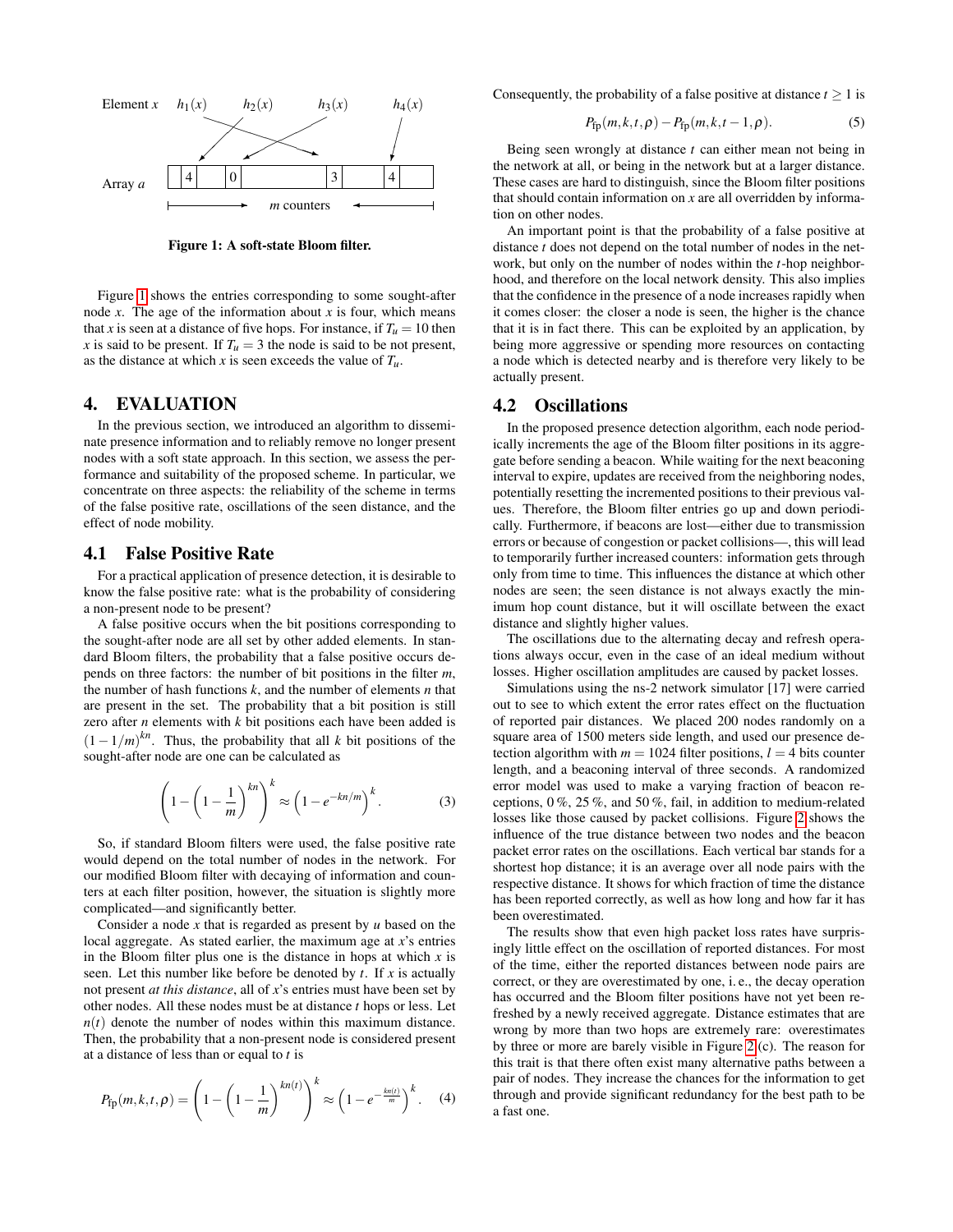

<span id="page-4-0"></span>Figure 2: Oscillations of distance estimates for varying beacon packet error rates.

#### 4.3 Node Movement

The movement of the nodes in a mobile ad-hoc network can influence the presence detection in two ways. First, the distances between nodes change over time, and there is some delay until these changes are correctly reflected in the presence detection aggregates. Furthermore, a node that moves to a different network area might essentially "carry" presence information with it, making nodes from the area where it is coming from appear closer to the nodes in the new vicinity than they actually are.

In order to assess the impact of these effects, we carried out another set of experiments with key parameters chosen as above, except that the nodes move according to the Random Waypoint mobility model without pause times and with different maximum speeds. The results given in Figure [3](#page-4-1) show that at all considered movement speeds, the shortest hop-distances are reported quite accurately. For this figure, we took 100 snapshots at random points in simulation time, calculated the true hop-distances for each node pair based on the current node positions, and compared them to the distances reported in the respective presence detection aggregates. With increasing mobility, there is an increase in underestimated distances, due to the reasons discussed above. However, even when the node mobility is high, overestimated distances due to beacon losses and oscillations are much more common than underestimated ones. In the case of zero maximum speed, i. e., no mobility at all, there is a tiny number of cases in which the distance is underestimated; these are false positives that make a node appear closer than it is.



<span id="page-4-1"></span>Figure 3: Deviations between seen distances and true shortest hop distances for different maximum node speeds.

# 4.4 Choosing the Parameters

In the discussed algorithm, there are quite a number of parameters: the Bloom filter length *m*, the number of hash functions *k*, the distance thresholds  $T_u$  to be used, the number of bits per Bloom filter position *l*, and the beaconing interval *B*. The best-suited values for these parameters depend on the application's requirements. Typically, one will find a tradeoff between bandwidth usage for beaconing, the delay of presence and disappearance detection, the false positive rate, and the achievable hop distance thresholds  $T_u$ . We consider it a very valuable property of our approach that it is possible to adjust this tradeoff in a very wide range, and thereby to tailor it for many specific application scenarios.

While it is relatively straightforward how one can find appropriate values for  $T_u$ , *l*, and *B*, the parameters that are directly related to the Bloom filter, *m* and *k*, deserve a little more attention. Actually, the optimal combination of *m* and *k* depends on the distance that is of main interest to the application: for given *m*, the optimal *k* for a minimum false positive rate is not the same for each distance. The analytical results regarding the false positives provide some hints. For given Bloom filter length  $m$  and node count  $n(t)$ within the considered *t*-hop radius, the false positive rate according to [\(4\)](#page-3-2) is minimized for

<span id="page-4-2"></span>
$$
k = \frac{m \cdot \ln 2}{n(t)}.\tag{6}
$$

In practice, *k* must of course be chosen to be an integer.

Before we focus on a specific application for presence detection in the next section, let us now consider a concrete example network to illustrate what our results presented above actually mean in practice. Consider a mobile ad-hoc network using a 1 MBit/s channel (which is actually quite limited, considering today's wireless hardware). We allow each node to spend 0.2 % of this bandwidth for presence detection beacons. Say that there is a total of 200 nodes in the network, which has a diameter of approximately ten hops. Let us furthermore assume that, for the considered application and network, a beaconing frequency of one beacon every three seconds suffices. So, the presence detection beacons may have a size of up to  $3 s \cdot 2 KBit/s = 768$  bytes. We want to cover the whole network with the presence detection, so we may set  $l = 4$ . Therefore, we can use  $m = 1400$  and still have plenty of space left for headers. If we decide to optimize the false positive rate for longer distances, i. e., for the whole network, [\(6\)](#page-4-2) suggests we use  $k = 5$  hash functions. In this configuration, the expected false positive rate for a node at maximum search radius is 3.47 %. This will be fine for many applications. By spending slightly more bandwidth, 0.25 % instead of 0.2 %, and using  $m = 1800$  and  $k = 6$ , the expected false positive rate is reduced to 1.33 %. Within a smaller search radius, the false positive rate also quickly decreases: if, for example, within some smaller radius there are only 100 nodes, there will only be 0.24 % false positives in the 0.2 % bandwith usage case, and 0.05 % when allowing to use 0.25 % of the bandwidth.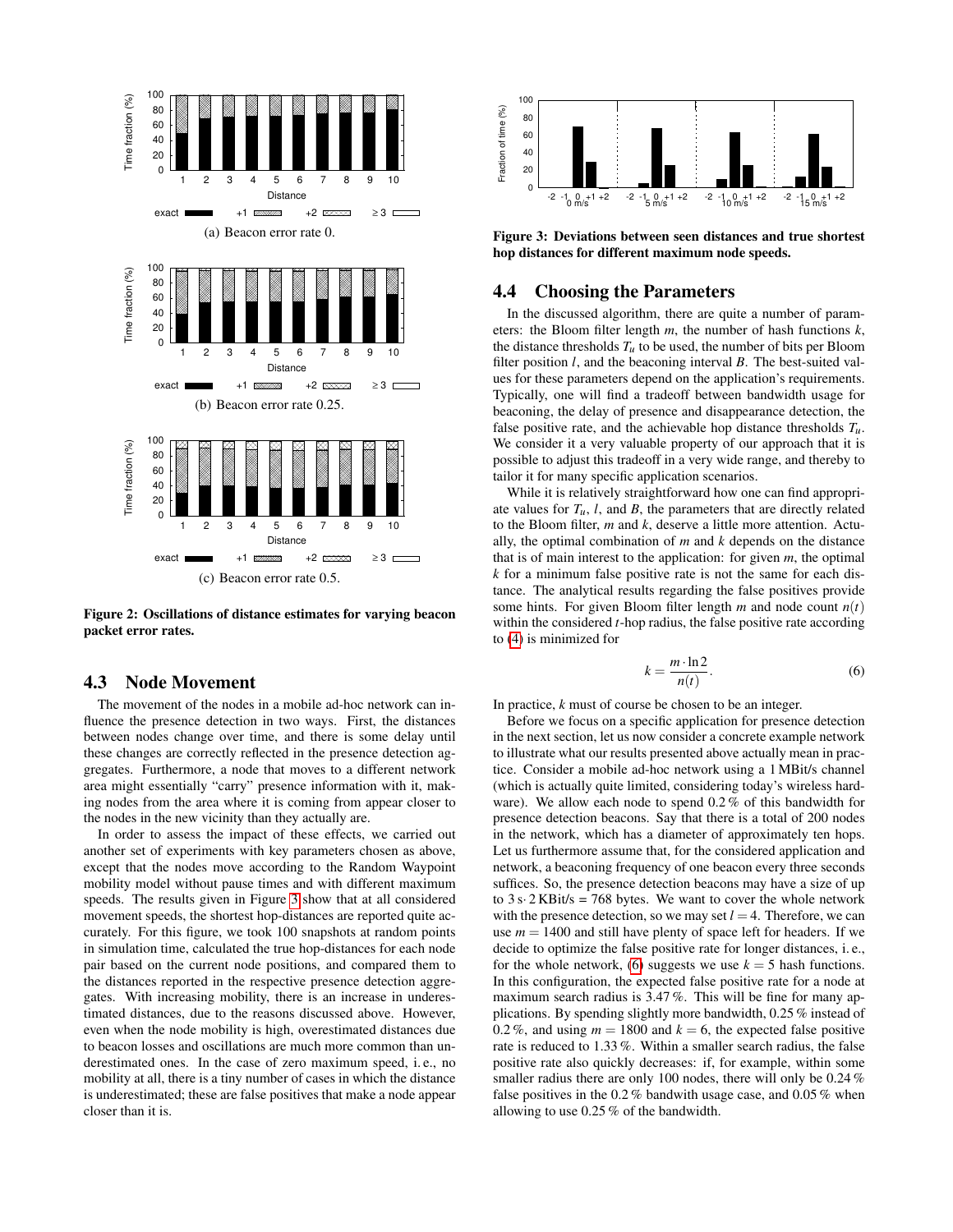

<span id="page-5-1"></span>Figure 4: Worst case network performance.

# 5. AN EXAMPLE APPLICATION

<span id="page-5-0"></span>After having discussed the general features and applicability of presence detection in mobile ad-hoc networks, we now focus on one possible application. Finding a route to some destination node when a reactive routing protocol is used can be an expensive process, as it typically requires flooding a route request in the network. If the destination device is not present or too far away from the source device to be reached within the TTL limitation of the route request packet, much bandwidth is wasted. Furthermore, a route request is typically repeated if no answer arrives before some timeout expires, thus reactive routing exhibits worst-case behavior in the case of a non-present node.

In this section, we will analyze the presence detection service when it is used in conjunction with AODV routing [18]. We query the presence detection service at the source node before starting a route request for a new connection. If the destination node is considered present, the connection will be initiated as usual. Otherwise, the route request will be delayed until the presence detection service indicates that the destination node is present.

The simulation study was conducted using ns-2 [17], with setups similar to those used before. There are 200 nodes at random positions in an area of 1500 by 1500 meters. IEEE 802.11 at 1 MBit/s network bandwidth is used; note that a low communication bandwidth is the worst case for a protocol that causes a constant beaconing load. The communication radius is 250 meters, with a 550 meter carrier sense range. The nodes move according to the Random Waypoint mobility model at a maximum speed of 10 meters per second and with a pause time of 20 seconds. All connections last 100 seconds and start at some random time between 10 and 190 simulation seconds. During a connection, the source node sends CBR traffic with four data packets per second, each with a payload size of 512 bytes. The results are averages over 25 scenarios, each with different traffic and movement patterns. Here, compared to the example given in the previous section, we can tolerate even some more false positives, because the negative impact is at most an unnecessary route discovery—ten percent seems tolerable. We trade the additional false positives off for a reduced beacon size and use  $m = 1024$ ,  $k = 4$ , and a beaconing interval of three seconds.

# 5.1 Worst Case Performance

The worst case for the presence detection service is a situation where all network nodes are permanently present. In that case, the network will not profit from presence detection services, while they still consume bandwidth. Figure [4](#page-5-1) shows the network performance, in terms of the packet delivery ratio, for an increasing number of connections. For a lower network load, the negative impact of the presence detection is quite low. More interestingly, when the net-



<span id="page-5-2"></span>Figure 5: Relative performance in the worst case.

work load increases, there is actually a slightly better performance with presence detection.

Not only for the worst case evaluations, but also in our subsequent simulations, the results come from many different, randomly generated topologies. Their characteristics and thus the measured values vary in a very broad range. However, not only their variance, but also the covariance is high. For the same number of connections, in "good" topologies, the delivery ratio both with and without presence detection can be in the order of 90 %, while in a "bad" topology both are only around 50 %. To provide a more robust measure, we also look at the *relative performance:* for each single topology, we divide the delivery ratio with presence detection by the delivery ration without presence detection. The value will be one if both perform equally well, above one if there is a performance benefit with presence detection, and below one in case of a performance degradation. In Figure [5,](#page-5-2) we give the (geometric) mean of those values. The error bars show the standard deviation. A logarithmic y-axis avoids a distorted representation: a value of 0.5 is the loss of performance corresponding to the performance gain indicated by a value of 2. The results confirm that there is a small degradation in case of a lower network load, and a small improvement in higher load situations.

The reason for these unexpected performance benefits with presence detection is a little subtle. When the network is so congested around some node that it cannot send its data packets, the node will not send any presence announcement until the situation improves. This is an acceptable behavior since there is no use for a node in a congested area to announce its presence: the node is not able to receive any more data packets anyway. When congested nodes are temporarily considered non-present, connections attempts to those nodes will be delayed until they are again able to send beacons, i. e., they are effectively back in the network. Thus, employing presence detection has accidentally introduced some form of congestion control. We do not consider this to be a true advantage of presence detection, but it is certainly an interesting observation which may be exploited in future work.

# 5.2 Introducing Absent Nodes

Now we keep the number of "working" connections to present, available nodes fixed at 25. Figure [6](#page-6-1) shows the effects on the network performance when the number of additional connection attempts to non-present nodes increases. The corresponding relative evaluation is shown in Figure [7.](#page-6-2) It can be seen that, without presence detection, more connection attempts to non-present nodes severely deteriorate the network performance. The performance with presence detection, on the other hand, does not show signif-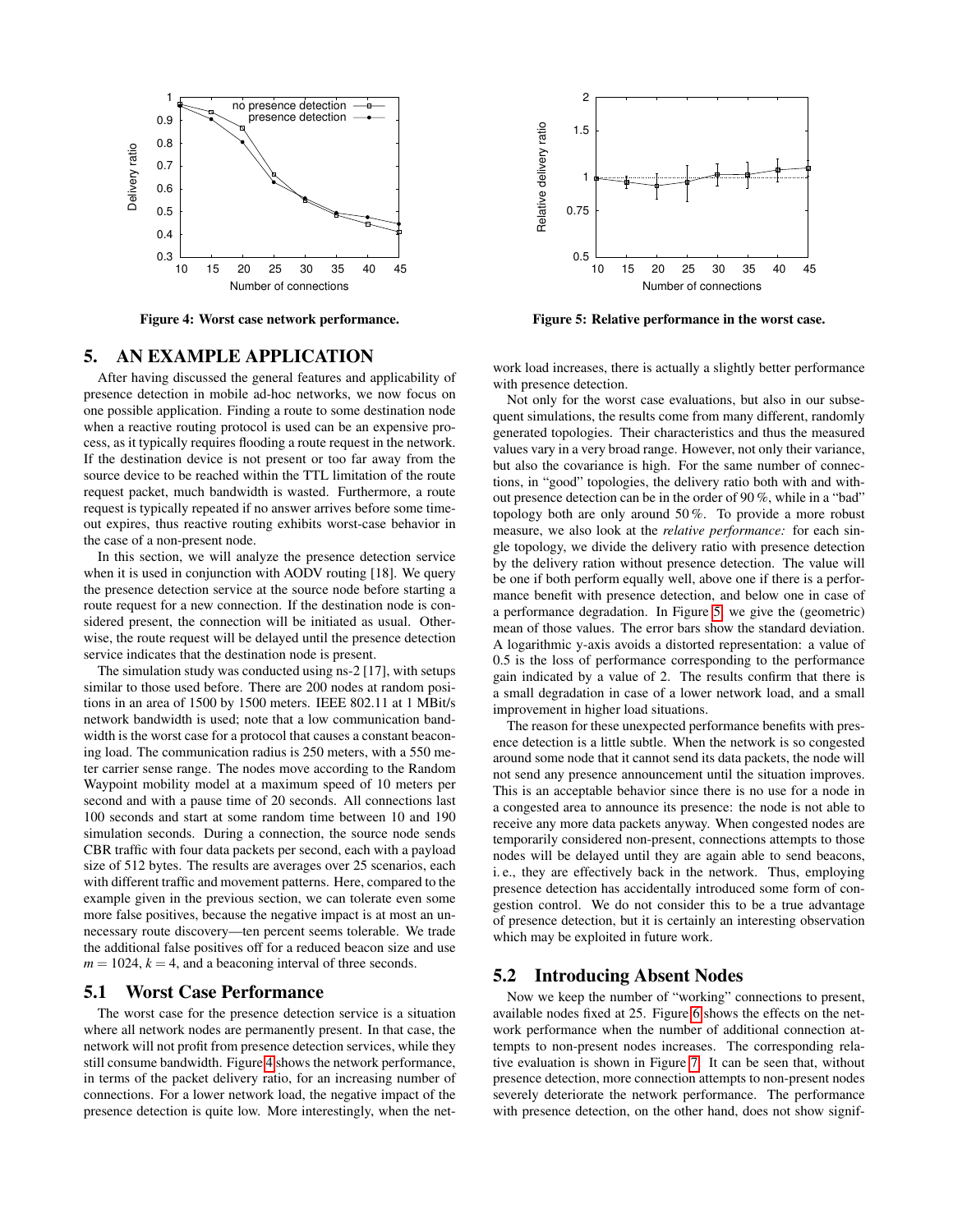

Figure 6: Packet delivery ratio as the number of connection attempts to non-present nodes increases.

<span id="page-6-1"></span>

<span id="page-6-2"></span>Figure 7: Relative performance with connection attempts to absent nodes.

icant negative effects, no matter how many connections to nonpresent nodes are attempted.

Figure [8](#page-6-3) compares the average bandwidth spent by a node in the network with and without presence detection, broken down to bandwidth used for routing packets, data packets, and presence detection beacons. Here, for AODV and data packets, the error bars show the minimum and maximum over all our simulations. The beaconing load is constant. It is obvious that, without presence detection, the bandwidth used for routing packets quickly increases, while the available bandwidth for application data decreases. Only a small portion of the bandwidth is actually effectively used.

The situation with presence detection services running is much better. Since the presence detection service blocks the vast majority of connection attempts to non-present nodes, the bandwidth usage does not significantly change. There is only a minor increase in bandwidth used by AODV, which is due to false positives, causing some non-present nodes to appear as present.

Note that in a real network, the amount of connection attempts to non-present nodes heavily depends on the nature of the network and the application. Our results here show that it is possible to gain a benefit from exploiting presence information.

# 5.3 Arriving and Leaving Nodes

In our last set of simulations, nodes actually enter and leave the network. One third of the nodes to which connections are attempted is permanently present, another third are switched on at some random time during the simulation, and the remaining nodes are initially present, but are switched off at some random time. This means that some connections run smoothly, some others can possibly be delayed until the destination is up, or they might be abruptly



<span id="page-6-3"></span>Figure 8: Bandwidth use per node as the number of connection attempts to non-present nodes increases.

terminated because the destination is switched off while the connection is running. In Figure [9](#page-7-0) and the corresponding relative values in Figure [10,](#page-7-1) it can once again be seen that the presence detection service helps to achieve a substantially better network performance.

# <span id="page-6-0"></span>6. CONCLUSIONS AND FUTURE WORK

In this paper we investigated the problem of detecting whether specific nodes are present in a mobile ad-hoc network. We developed a scalable solution to this problem, which is also able to estimate the number of hops required to reach a given node. It aggregates presence information using Bloom filters, which we extended to a soft state variant. The aggregation comes at the cost of an adjustable amount of false positives, while it guarantees the absence of false negatives.

We believe that presence detection is a vital building block for wireless multihop networks. Service discovery, routing, and location services are just three examples where presence detection is vital to ensure an acceptable system performance if the presence of nodes changes over time. There are significant opportunities for further research in this area. On the one hand, many algorithms and protocols in the area of mobile ad-hoc networks have completely ignored the problem of dynamic node presence. It would be interesting to investigate the impact that a truly dynamic network would have on those approaches and how a presence detection system can improve the situation. On the other hand, for some applications it may be possible to compress presence information even further using a more aggressive aggregation strategy.